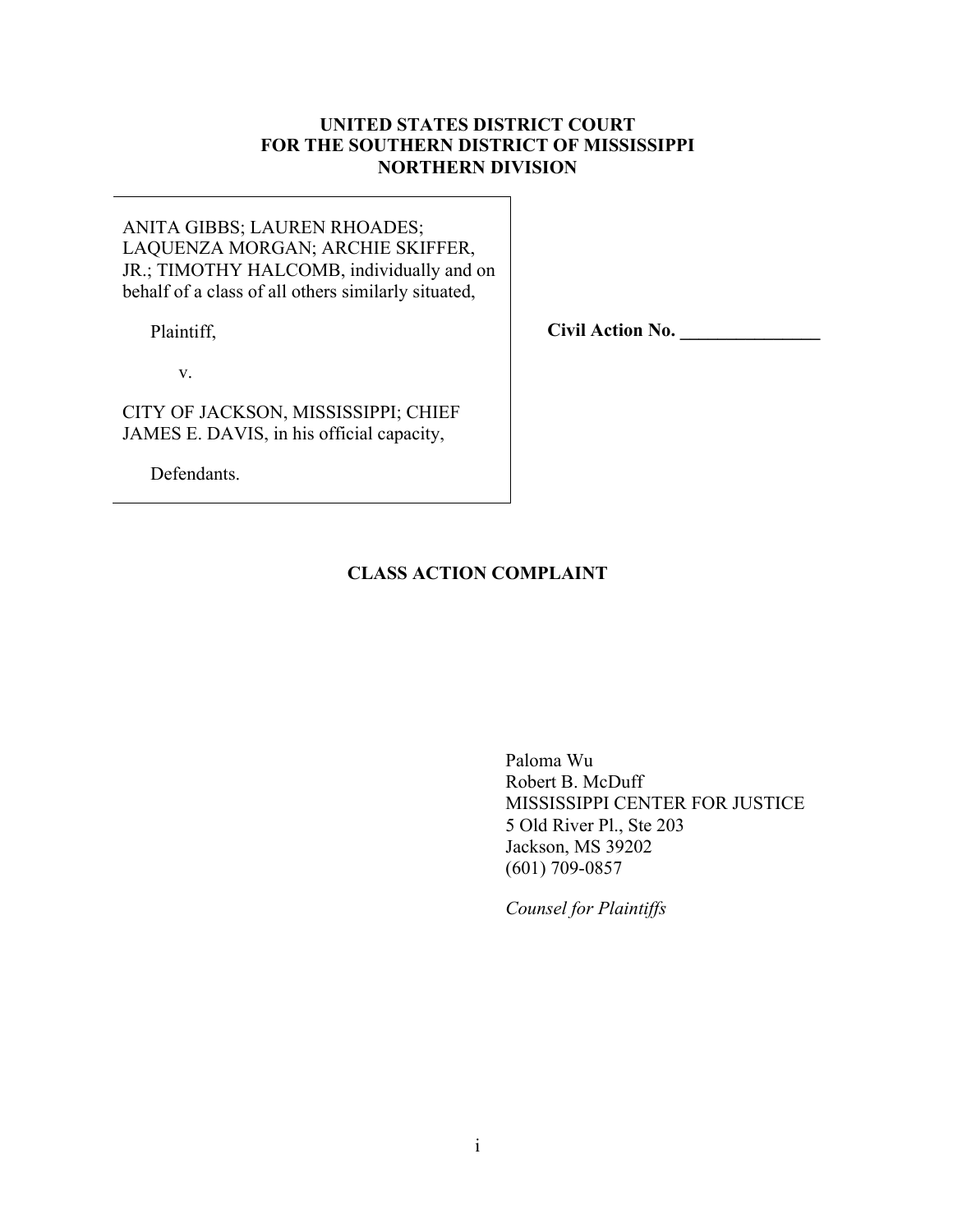# **TABLE OF CONTENTS**

# Page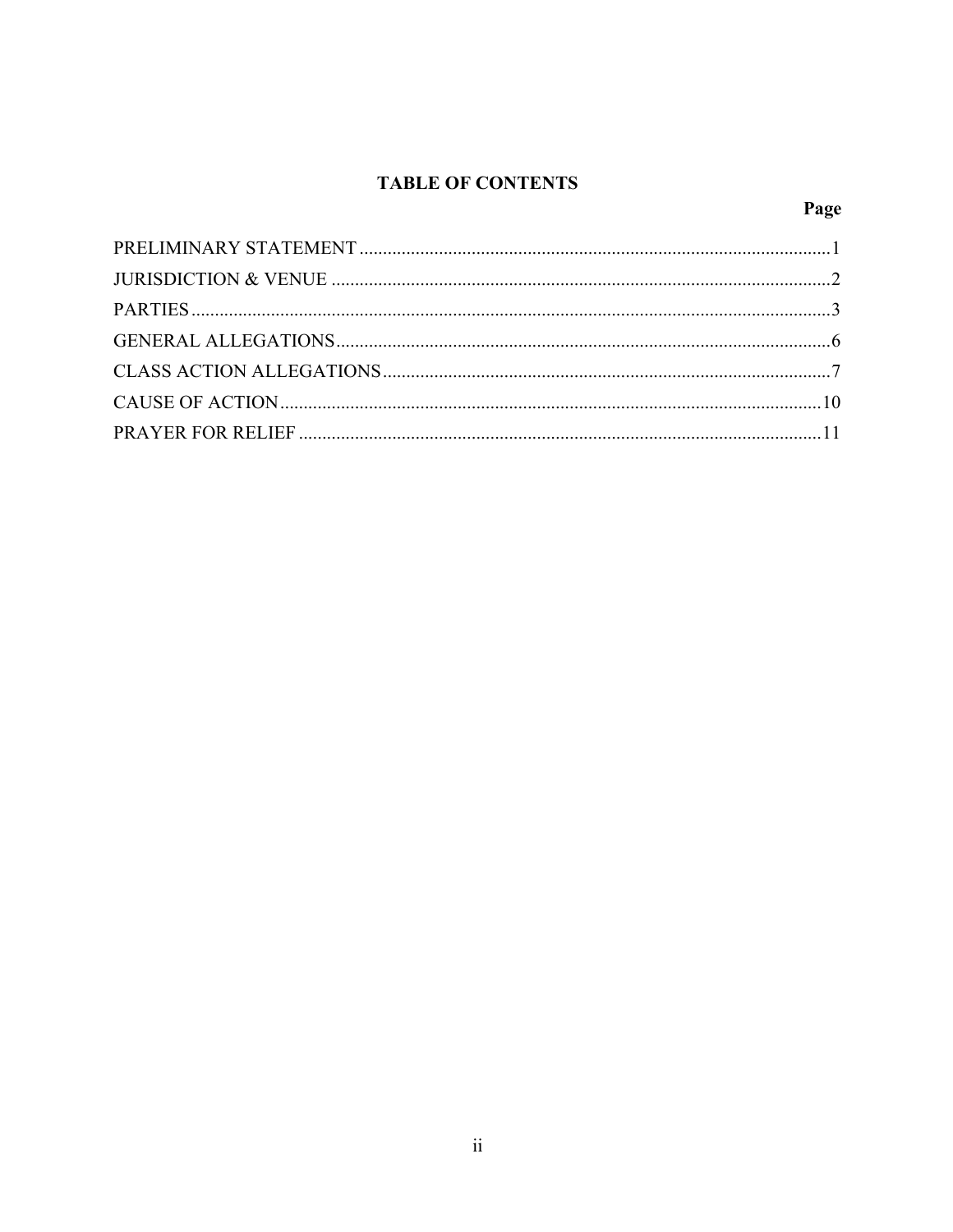#### **PRELIMINARY STATEMENT**

1. The Jackson Police Department is enforcing a set of roadblock procedures dubbed "Ticket Arrest Tow" (TAT) that has led to the disproportionate placement of vehicular roadblocks, or checkpoints, in majority-Black and low-income neighborhoods. Citizens in these areas who have done nothing wrong are routinely stopped and delayed as they go about their business because the City believes this is an effective method of crime control. But it is not. More importantly, these wholesale stops of citizens in the name of crime control, without any reason to believe they have committed crimes, is a violation of their rights under the Fourth Amendment to the United States Constitution to be free of unreasonable searches and seizures. This class action is brought to vindicate their rights and to seek a court order prohibiting the City from implementing a scheme of unconstitutional roadblocks.

2. The City has repeatedly confirmed the unconstitutional purpose of this policy, practice, and custom of using checkpoints to flush out men and women they want to apprehend for outstanding warrants, illegal gun possession, or other criminal offenses. For example, on February 18, 2022, Chief James E. Davis responded publicly to allegations that JPD was targeting Jackson's low-income neighborhoods with checkpoints by stating the following:

> People think that it's roadblocks, that's the public concept, and they took it wrong, like there's something that we're targeting—a certain group of people. Our intent is to get wanted individuals off the streets.

3. By routinely stopping people in certain neighborhoods for crime control purposes without any reason to believe they have committed crimes, TAT treats them like wanted suspects as they drive to and from school or work or for other legitimate reasons. Some residents drive out of their way to circumvent roadblocked streets to avoid the delay as they go about their business.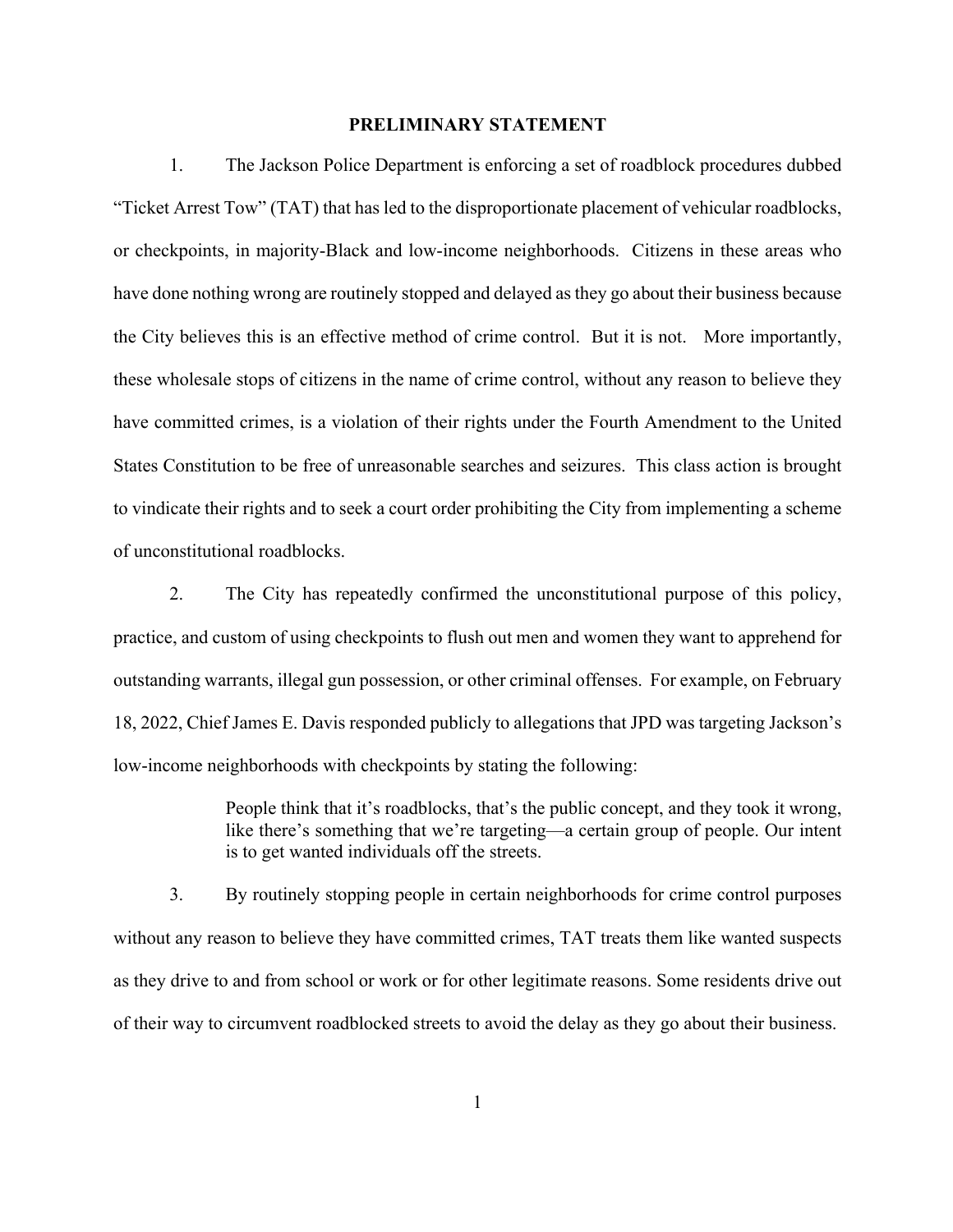4. Just as the police cannot walk in every home to search for evidence of a crime or stop and delay every citizen walking down the street to pat them down for drugs or illegal weapons or check their drivers licenses to see if they are wanted for a crime, they cannot do the same with every motorist on the public roads. If they could, they might make more arrests for criminal activity, but our security in our homes and our freedom to go about our business in public would be very restricted. The Fourth Amendment prohibits unreasonable searches and seizures and the Supreme Court has made it clear that wholesale stops of the kind being employed in Jackson are unreasonable. Otherwise, said the Court, "such intrusions [would] becom[e] a routine part of American life." *City of Indianapolis v. Edmond,* 531 U.S. 32, 42 (2000). Thus, the Court has said: "We cannot sanction stops justified only by the generalized and ever-present possibility that interrogation and inspection may reveal that any given motorist has committed some crime." *Id.*  at 44. Most of us are not wanted for the commission of crimes and the Constitution does not allow the police to intrude our lives as if we were.

#### **JURISDICTION & VENUE**

5. This action is brought pursuant to 42 U.S.C. § 1983.

6. This Court has jurisdiction over the subject matter of this action pursuant to 28 U.S.C. § 1331 (federal question jurisdiction) and 28 U.S.C. § 1343 (civil rights jurisdiction).

7. The Defendants are located in Hinds County, Mississippi and in the Southern District of Mississippi and the events giving rise to this complaint occurred there.

8. This Court is authorized to grant declaratory and injunctive relief pursuant to 28 U.S.C. §§ 2201 and 2202 and Rule 57 of the Federal Rules of Civil Procedure.

9. Venue is properly set within the United States District Court for the Southern District of Mississippi pursuant to 28 U.S.C. § 1391.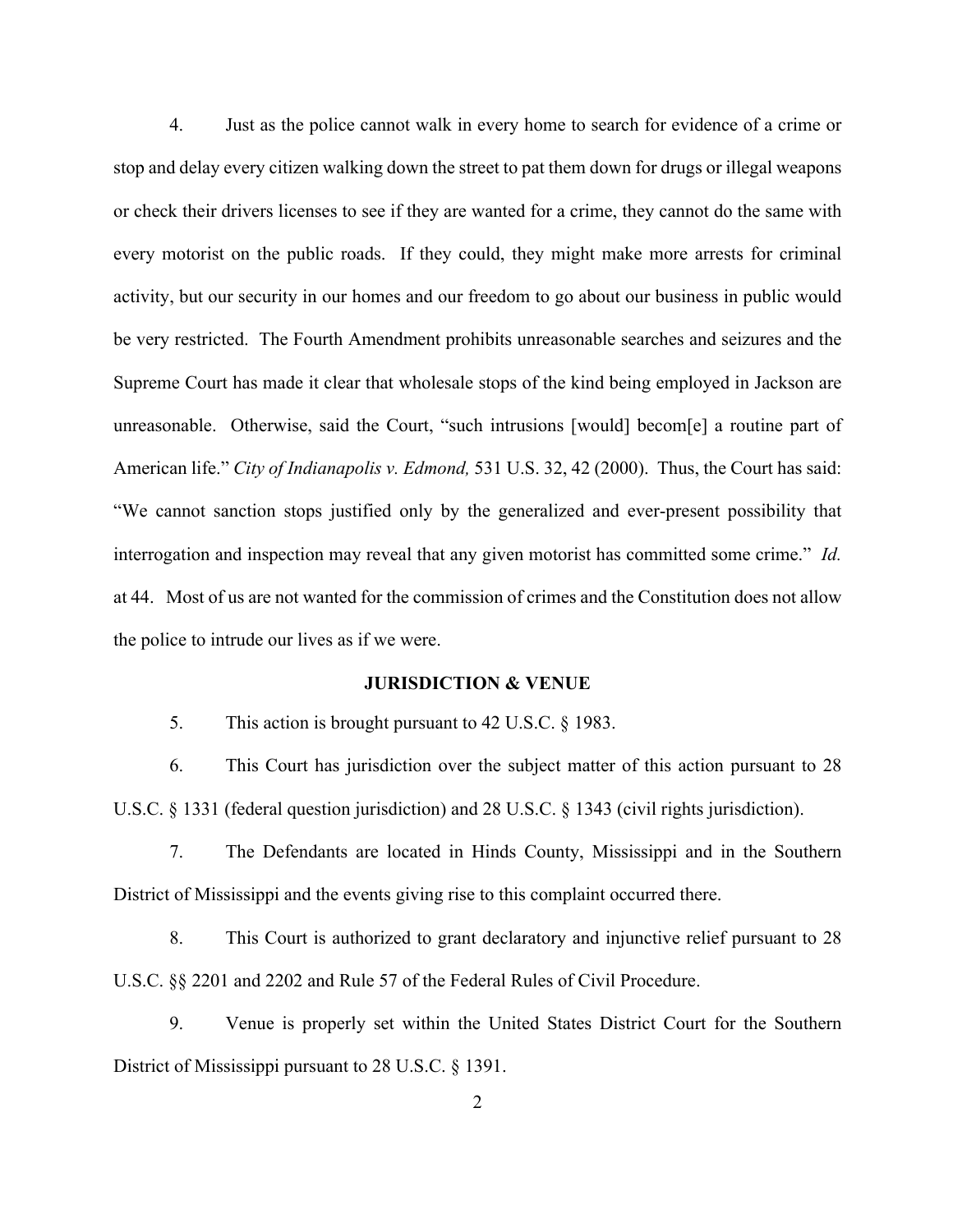#### **PARTIES**

#### *Plaintiffs*

10. Plaintiff Anita Gibbs is a 58-year-old Black American who has lived in West Jackson for over 20 years. She has gone through numerous JPD checkpoints in recent years, all in majority-Black and low-income areas of Jackson. For years, Ms. Gibbs worked in a majority-white area of Jackson. She drove to work from her home in West Jackson through majority-white area of Jackson to get to work. She sometimes made the drive twice a day so she could eat lunch at home. Ms. Gibbs has never encountered or observed a JPD roadblock in majority-white areas of Jackson. In West Jackson in recent years, she has encountered them regularly. Most recently, last week, in the middle of a weekday, she went through one JPD roadblock on Ellis Avenue on her way to pick up her daughter, showing her valid license and current insurance card. On her way home with her daughter, a different JPD roadblock blocking the other lane of Ellis Avenue was set up between her and her home. She had her current license and insurance card—she had just shown it to JPD—but the thought of being delayed and disrespected by having go through a second JPD roadblock that day, with her daughter, was too much. She took a longer way home. Being disproportionately subjected to JPD roadblocks reminds Ms. Gibbs of how it felt to be a girl walking in downtown Jackson when she was not allowed to go into certain stores or was treated differently when she did.

11. Plaintiff Lauren Rhoades is a 32-year-old white woman who is married to Plaintiff LaQuenza Morgan. Ms. Rhoades and Mr. Morgan live in a majority African American neighborhood of Jackson and has been through numerous JPD roadblocks in the past three years. On a regular basis, JPD installs checkpoints at the entrance to her neighborhood, near an apartment complex where Jackson Public School children meet to catch the bus. Ms. Rhoades estimates that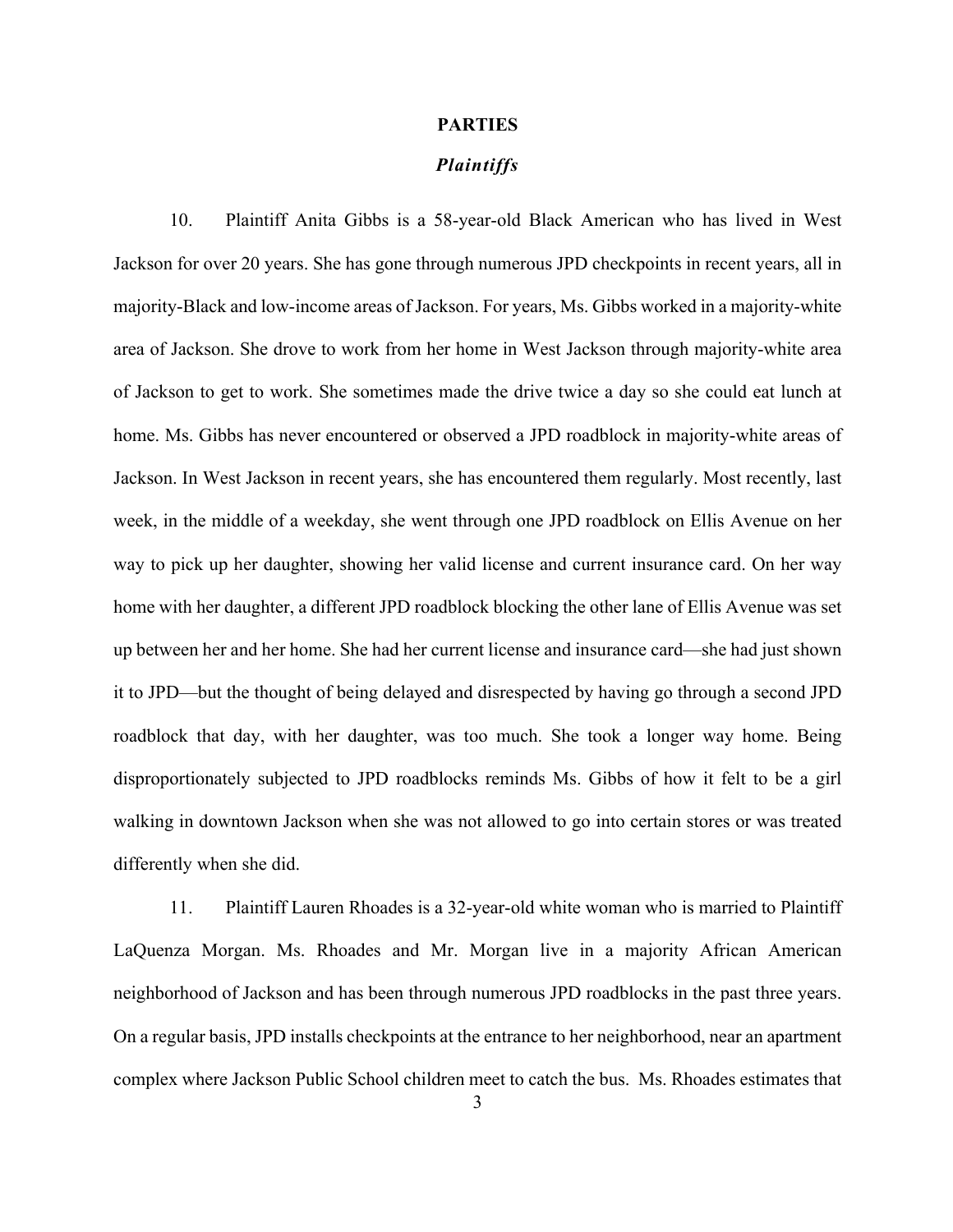this location is nearly all African American and low-income. In going through JPD checkpoints at this location, Ms. Rhoades is often waved through the checkpoint without having to stop or speak to the officer or provide any documentation. In instances when she has been waved through, she has observed other cars at the same checkpoint be stopped. Of the times she has been asked to show her ID, she usually holds it up and the officer looks at it without taking it in hand, and then the officer waves her through without requesting she show proof of insurance.

12. Plaintiff LaQuenza Morgan is a 33-year-old mixed-race African American man who is married to Plaintiff Lauren Rhoades. Mr. Morgan has been through multiple JPD roadblocks in the past three years. These roadblocks have been located in a majority-African American and low-income neighborhood.

13. Plaintiff Archie Skiffer, Jr. is a 43-year-old Black man who works in Jackson, Mississippi, and lives in Mendenhall, Mississippi. Mr. Skiffer previously lived in Jackson, Mississippi, while attending Jackson State University. He works at the Mississippi Department of Archives and History during the day, five days a week. On those days, he also works for Door Dash delivering food to Jackson residents from approximately 5:30 p.m. to 10:30 p.m. In his capacity as a food delivery driver, Mr. Skiffer does not feel he can afford to regularly encounter JPD's TAT roadblocks. When he learned of the practice through the press, he prepared to drive alternate routes or out of his way to avoid them. He has been using an app to monitor roadblock placement since TAT launched, and while driving in majority-Black and low income neighborhoods in Jackson, he has intentionally altered his route to avoid encountering multiple reported JPD checkpoints. He has seen the checkpoints as they were being set up. He has made food deliveries to people in these neighborhoods who have told him they would be driving themselves to get food for their families, but they do not want to sit at roadblocks.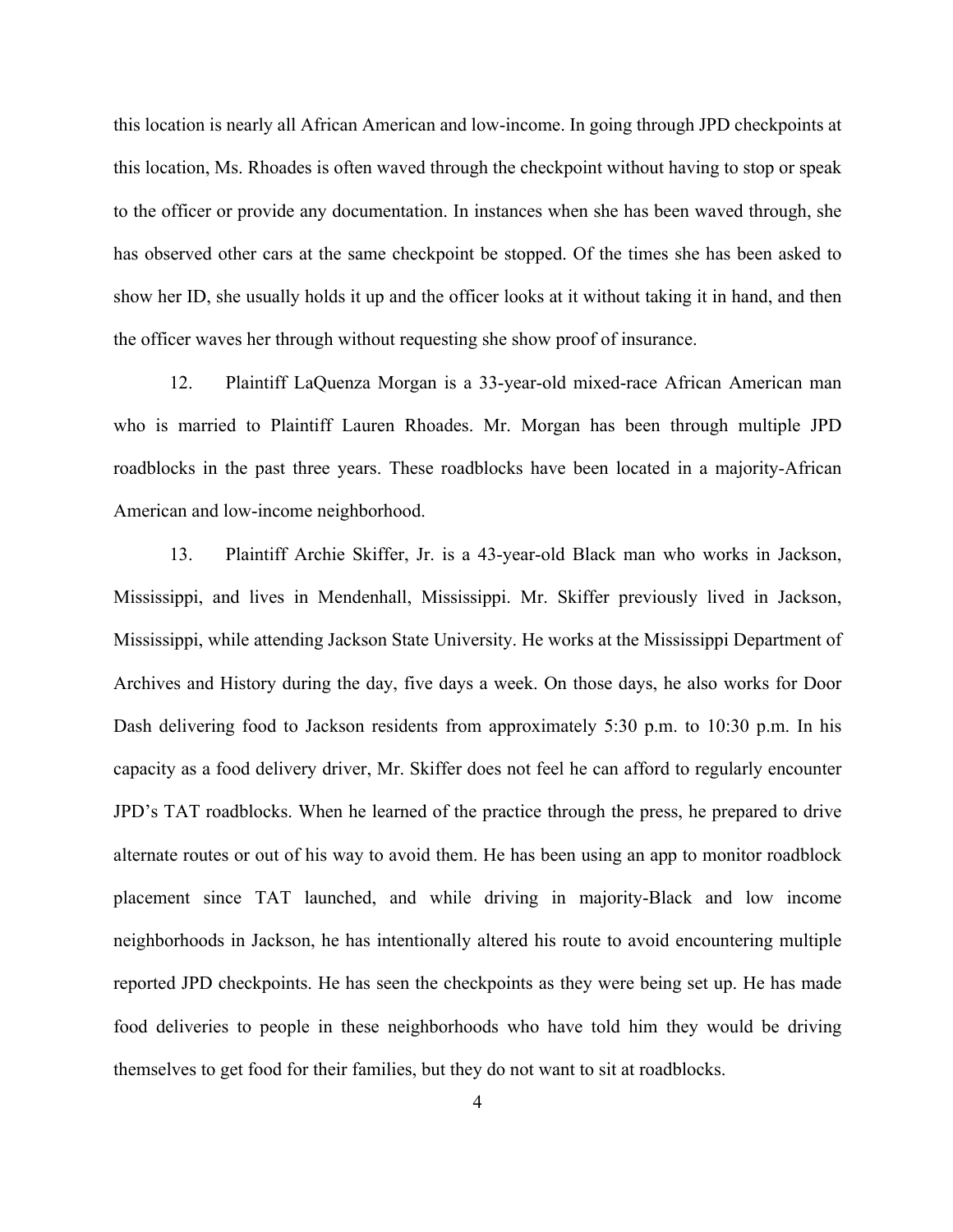14. Plaintiff Timothy Halcomb is a 41-year-old white man who lives in South Jackson, which is one of the majority-Black and lower income areas targeted by JPD for checkpoints. Mr. Halcomb works in the restaurant industry. As a part of his job, Mr. Halcomb drives up to a few hundred miles per week. He regularly drives in his own majority-Black neighborhood and in the majority-white neighborhoods in Jackson. Mr. Halcomb has repeatedly been subjected to JPD roadblocks in majority-Black neighborhoods in Jackson, but he has never seen a JPD roadblock in majority-white neighborhoods in Jackson, through which he frequently drives for work. Mr. Halcomb was most recently subjected to a JPD roadblock on February 11, 2022, in the early afternoon, while driving on Raymond Road before McDowell Road. Mr. Halcomb was forced to wait in his car in the roadblock line, which stretched for many blocks, for approximately 20 to 30 minutes until he arrived at the front of the checkpoint, where a JPD officer asked him for his license and insurance. After Mr. Halcomb refused, he was waived through.

15. Plaintiffs Archie C. Skiffer, Jr. and Timothy Halcomb are both members of Mississippi Alliance for Public Safety (MAPS). The MAPS membership includes individual Mississippi residents and over a half-dozen locally run Mississippi community-based organizations. 1

### *Defendants*

16. Defendant CITY OF JACKSON ("Jackson" or "the City") is a political subdivision of the State of Mississippi that can sue and be sued in its own name.

<sup>&</sup>lt;sup>1</sup> These include Mississippi Rising Coalition; Mississippi chapter of the American Descendants of Slavery Advocacy Foundation; Black Lives Matter Mississippi; Mississippi chapter of the Party for Socialism and Liberation; Mississippi Freedom Democratic Party; and South Mississippi Showing Up for Racial Justice.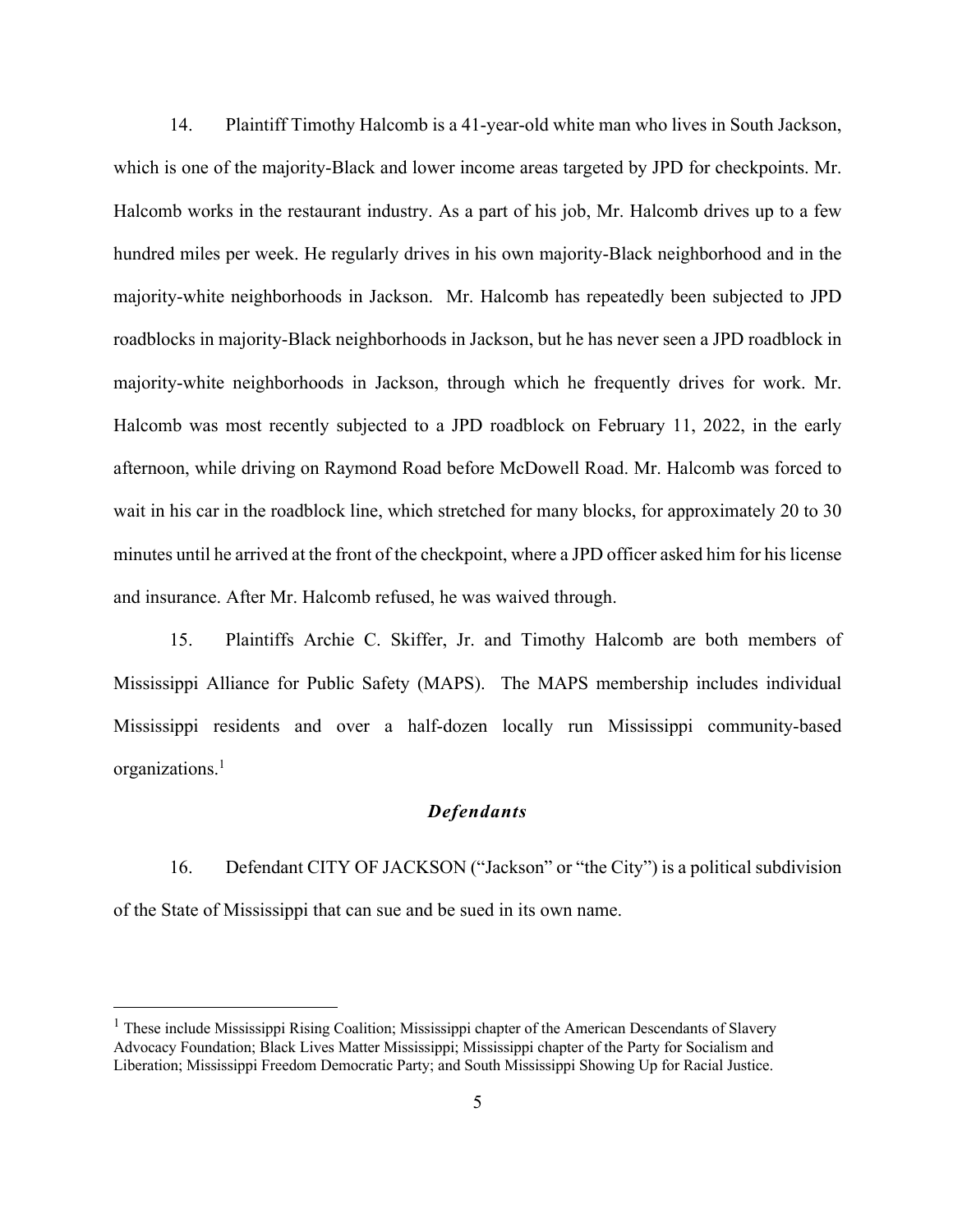17. Defendant JAMES E. DAVIS (Chief Davis) is the Chief of Police of JPD and is the final policymaker for the City with respect to all law enforcement and crime control decisions. Chief Davis is and was responsible for JPD's roadblock policy, practices, and customs. He has implemented the illegal policing tactics described in this Complaint. Chief Davis is responsible for the hiring, screening, training, retention, supervision, discipline, counseling, and control of the JPD's officeea and other personnel. He is sued in his official capacity.

#### **GENERAL ALLEGATIONS**

18. "Ticket Arrest Tow" (TAT) is the most recent incarnation of an unconstitutional JPD policy, custom, and practice that deploys checkpoints for purposes of general crime control and that disproportionately locates JPD roadblocks in majority-Black and low-income areas.

19. Under the JPD's TAT program, officers are directed to give tickets to all drivers who do not have a license or current insurance and to order that their cars be towed. In many instances, the motorists are also arrested and taken to police facilities where they are photographed and fingerprinted so their mugshots and fingerprints can be used in the search for people who commit crimes.

20. The Mayor of Jackson confirmed the unconstitutional purpose of JPD's roadblocks at a press conference on February 14, 2022, where he described JPD roadblocks as crime-control "tools":

> [P]eople who don't have the proper documentation can receive citations for not having that documentation. I do want to express to the community the importance of these roadblocks. These roadblocks are important when we've had communities that have been plagued by car jackings, plagued by various forms of violence. These are useful tools to the police department to help mitigate some of those concerns.

21. On February 16, 2022, a JPD spokesperson explained that: "due to the fact that we come across some of these violent criminals who are wanted . . . that is the purpose of us having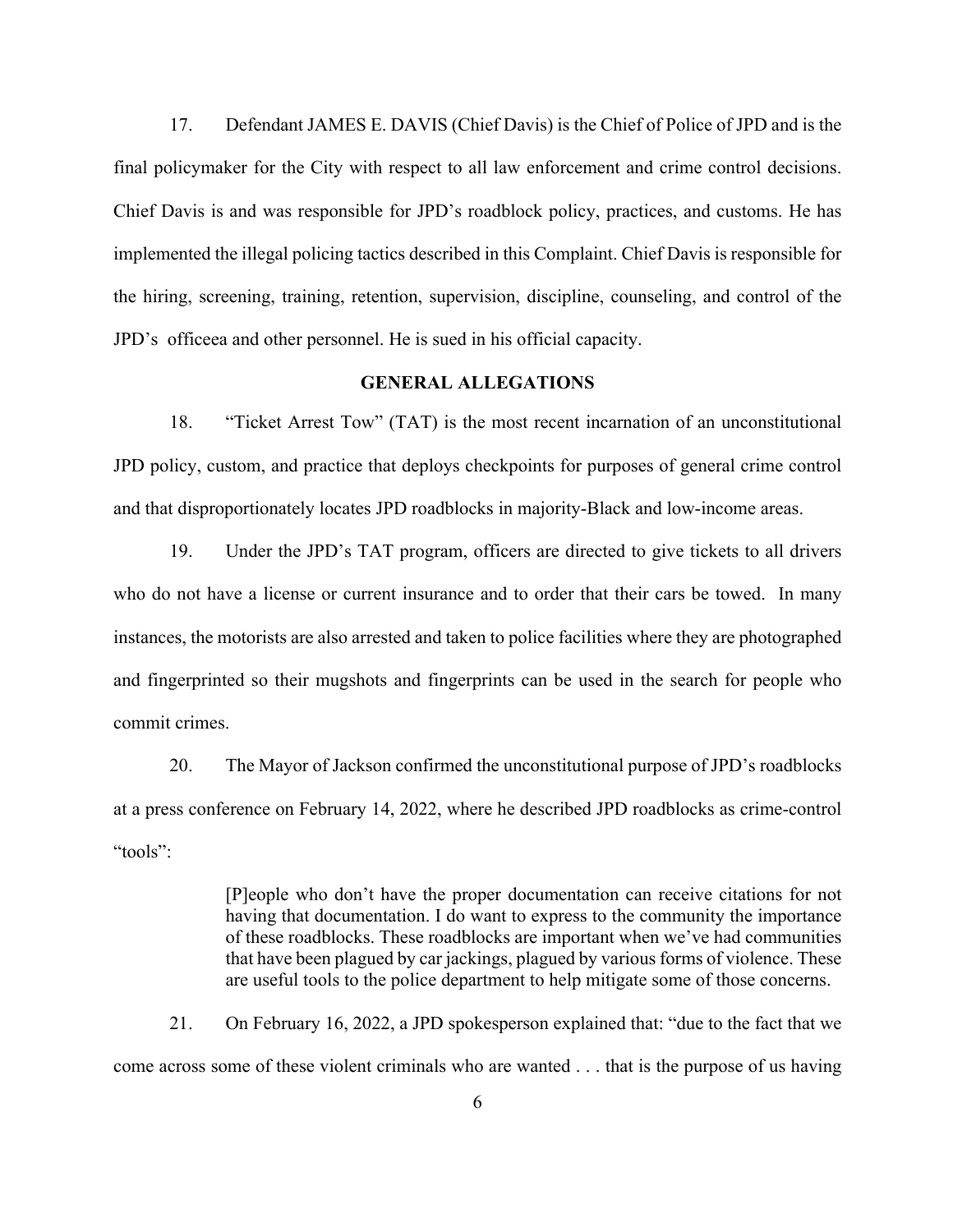these checkpoints." He explained that TAT program is part of JPD's effort to "rid [the City of] this crime problem" and to "come across people that we're looking for," he hoped that the public will see that, through the checkpoints, JPD is doing everything it can to "rid [the City] of crime."

22. JPD's roadblock practices have unconstitutionally interrupted and prevented the movement of thousands of people as they go about their lives, often for significant periods of time. On February 18, 2022, Chief Davis was asked about the JPD checkpoints by media. Chief Davis answered:

> We are doing everything we can to keep Jackson safe. We've got individuals with outstanding warrants that is wanted and we're looking to bring them to justice.

In a reversal of earlier statements and practices, Chief Davis then explained they are only taking people wanted on outstanding warrants to police facilities, not those who are driving without a license and insurance.

23. On February 18, 2022, Chief Davis responded to allegations that JPD roadblocks were targeting poor people, and he clarified to media that the purpose of JPD TAT checkpoints were for general crime control:

> People think that it's roadblocks, that's the public concept, and they took it wrong, like there's something that we're targeting—a certain group of people. Our intent is to get wanted individuals off the streets.

### **CLASS ACTION ALLEGATIONS**

24. The named Plaintiffs have suffered constitutional violations as a direct result of JPD's TAT checkpoint practices, which are pervasive, widespread, and have the force of law. Because each named Plaintiff lives, works, and/or regularly drives in the majority Black and lowincome where JPD disproportionately locates roadblocks, there is an extremely high likelihood that they will be subject to unreasonable seizures at JPD's TAT checkpoints in the future.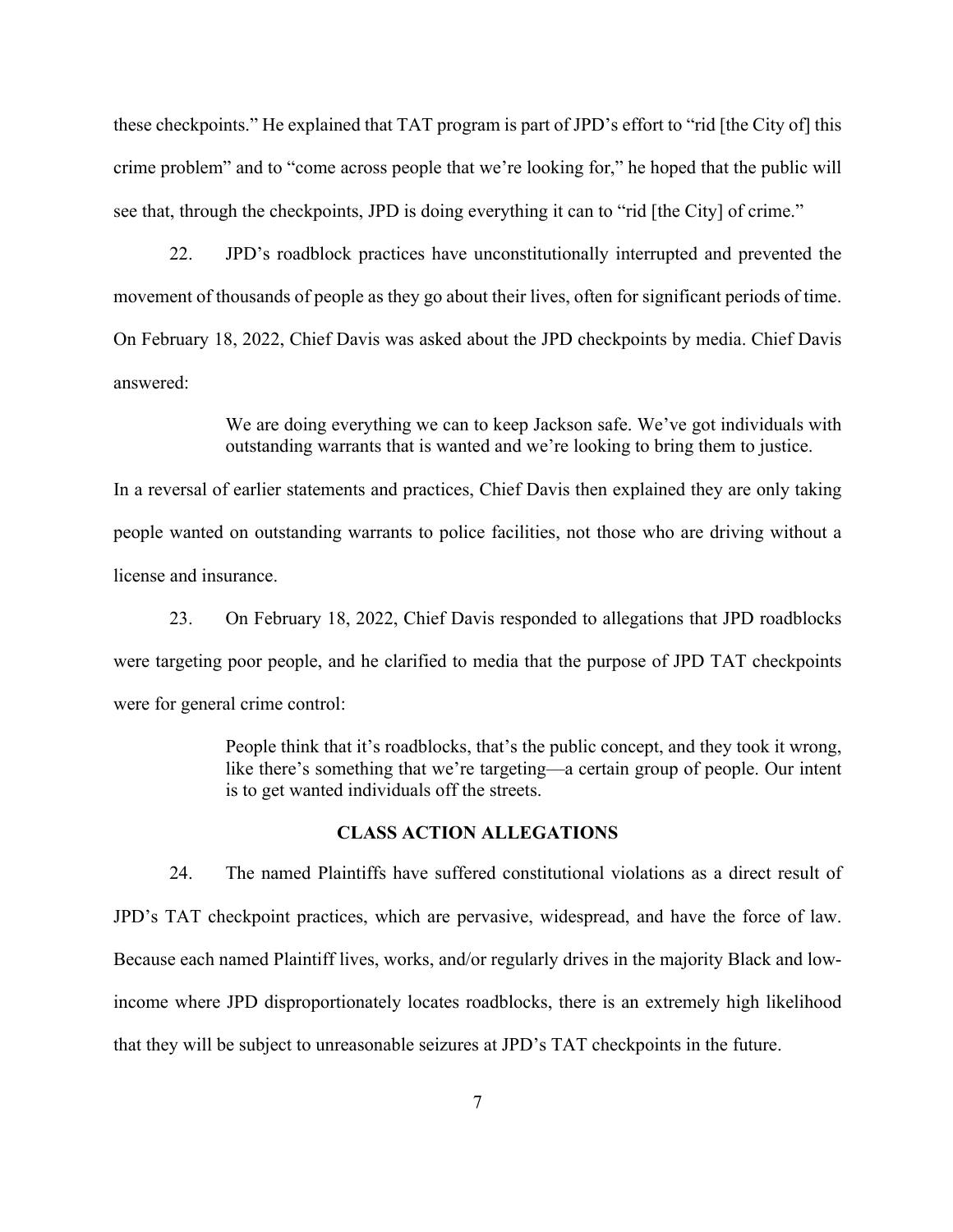25. The named Plaintiffs seek to bring this action on their own behalf and on behalf of a class of similarly situated individuals pursuant to Rule 23(a) and (b)(2) of the Federal Rules of Civil Procedure.

26. All named Plaintiffs are Class Representative Plaintiffs, and they seek to represent the following Class in order to obtain declaratory and injunctive relief with respect to Defendants' policy or practice of deploying unconstitutional vehicular roadblock: Individuals who have encountered or likely will encounter roadblocks established by the JPD for purposes of general crime control.

27. The Class meets all of the requirements of Rule 23(a) of the Federal Rules of Civil Procedure.

28. The Class is so numerous as to render joinder impracticable. Many thousands of individuals have encountered JPD's roadblocks and thousands more will absent injunctive relief.

29. The unlawful law enforcement activities described herein, and the resulting violations of individuals' constitutional rights, have occurred, and will continue to occur, on a routine basis and for the foreseeable future absent injunctive relief.

30. Joinder is impracticable because of the large number of people in the class. Also, many members of the Class are not aware that the roadblocks violate their constitutional rights that they have the right to seek redress in court to prevent it from happening again. Many members of the Class are without the means to retain an attorney to represent them in a civil rights lawsuit. There is no appropriate avenue for protection of the Class members' constitutional rights other than a class action.

8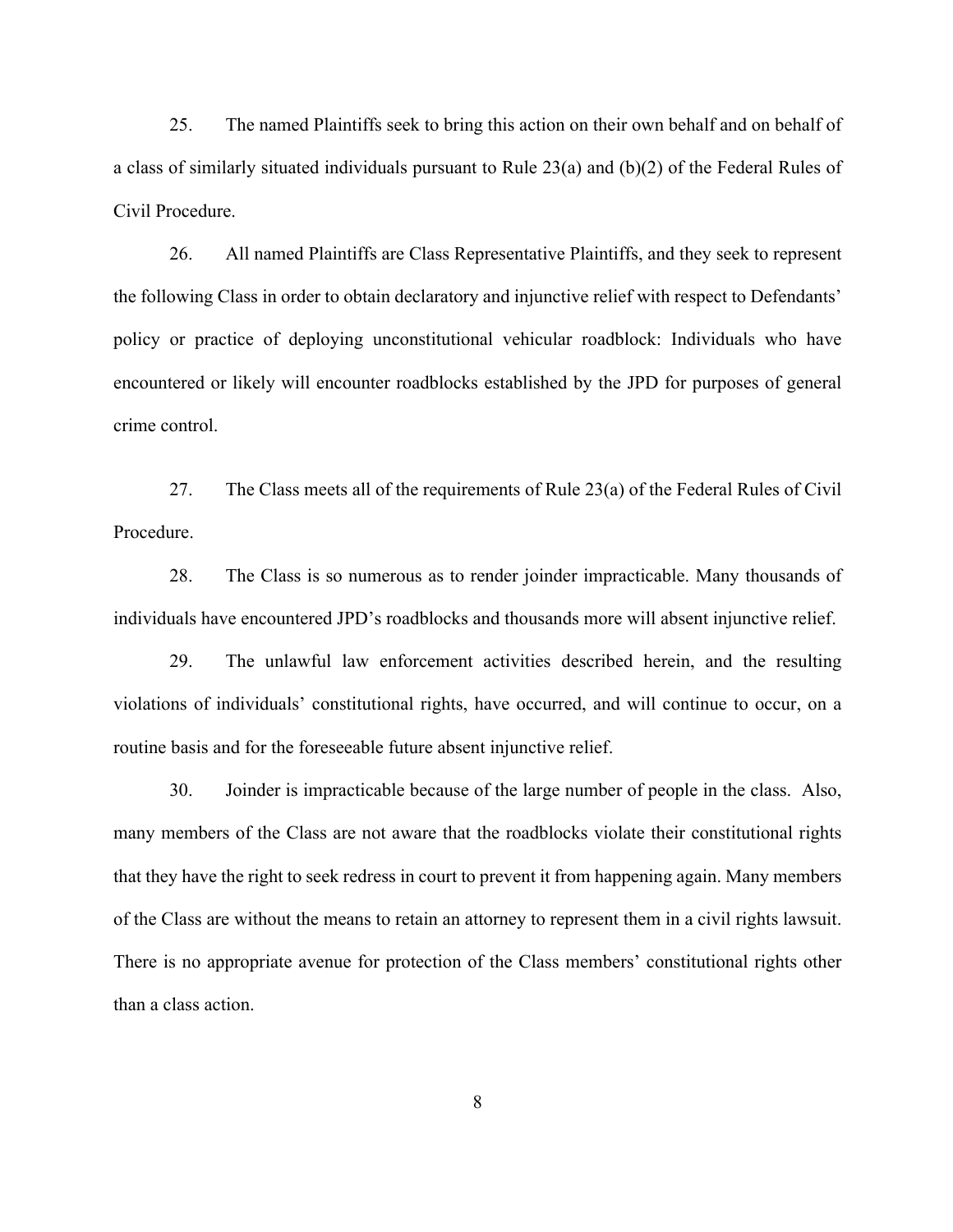31. The following common question of law or fact is central to the claims of the Class: Whether the JPD's policy, custom, and practice of establishing roadblocks for the purpose of crime control contravenes the Fourth Amendment to the United States Constitution.

32. The legal theories under which the Class Representative Plaintiffs seek declaratory and injunctive relief are the same or similar to those on which all members of the Class will rely, and the harms suffered by the Class Representative Plaintiffs are typical of the harms suffered by members of the Class.

33. The Class Representative Plaintiffs have a strong personal interest in the outcome of this action, have no conflicts of interest with members of the Plaintiff Class, and will fairly and adequately protect the interests of the Class.

34. The Class Representative Plaintiffs continue to reside and/or work in and around Jackson, including the neighborhoodsin which roadblocks are disproportionately located, and both intend to continue to do so. As long as JPD continues to implement the policies, practices, and customs described herein, the Class Representative Plaintiffs will remain at substantial risk of suffering constitutional violations as a result.

35. The Class Representative Plaintiffs are represented by the Mississippi Center for Justice. Counsel for the Plaintiffs have the resources, expertise, and experience to prosecute this action. Counsel for the Plaintiffs know of no conflicts among members of the Class or between the attorneys and members of the Class.

36. The Class should be certified pursuant to Rule 23(b)(2) of the Federal Rules of Civil Procedure because Defendants have acted on grounds generally applicable to the class, thereby making class-wide declaratory and injunctive relief appropriate.

9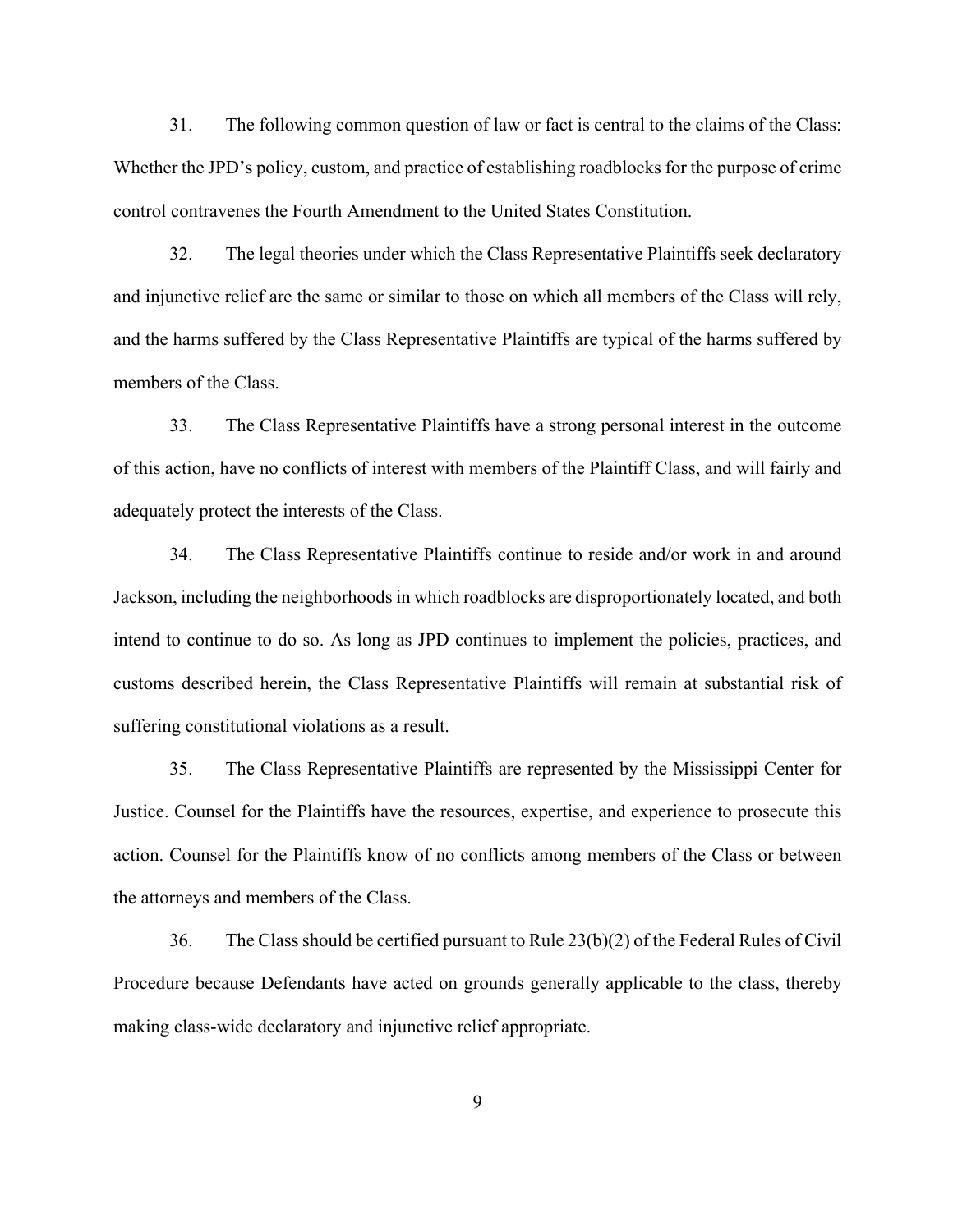#### **CAUSE OF ACTION**

## **(Claims of Class Representative Plaintiffs and Class Members Pursuant to 42 U.S.C. § 1983 Against Defendants for Violations of the Fourth Amendment)**

37. Plaintiffs repeat and re-allege all paragraphs above as if fully set forth herein.

38. As set forth in this Complaint, Defendants Chief Davis and the City of Jackson have implemented, enforced, and sanctioned a policy, practice, and custom, labeled dubbed TAT, of conducting unreasonable seizures of members of the class in the absence of reasonable suspicion and probable cause. This has been done through roadblocks and checkpoints conducted in the name of crime control. The TAT program violates the Fourth Amendment to the United States Constitution and is the most recent manifestation of a pre-existing JPD policy, practice, and custom of conducting roadblocks and checkpoints for purposes of crime control that also violates the Fourth Amendment. The Fourth Amendments applies to states and local governments through the Fourteenth Amendment.

39. There is no valid constitutional basis that justifies the disproportionate location of roadblocks in majority Black and low-income neighborhoods. This disproportionate pattern in the City of Jackson is unreasonable and contributes to the constitutional infirmity of the JPD roadblock policy, custom and practice.

40. Each of the Defendants has acted under color of law and in violation of, and with deliberate indifference to, the Fourth Amendment rights of the Class Representative Plaintiffs and other members of the Class.

41. These constitutional violations are ongoing and, absent injunctive relief, will continue to be inflicted upon the Class Representative Plaintiffs and other members of the Class will be violated by JPD personnel in the immediate future.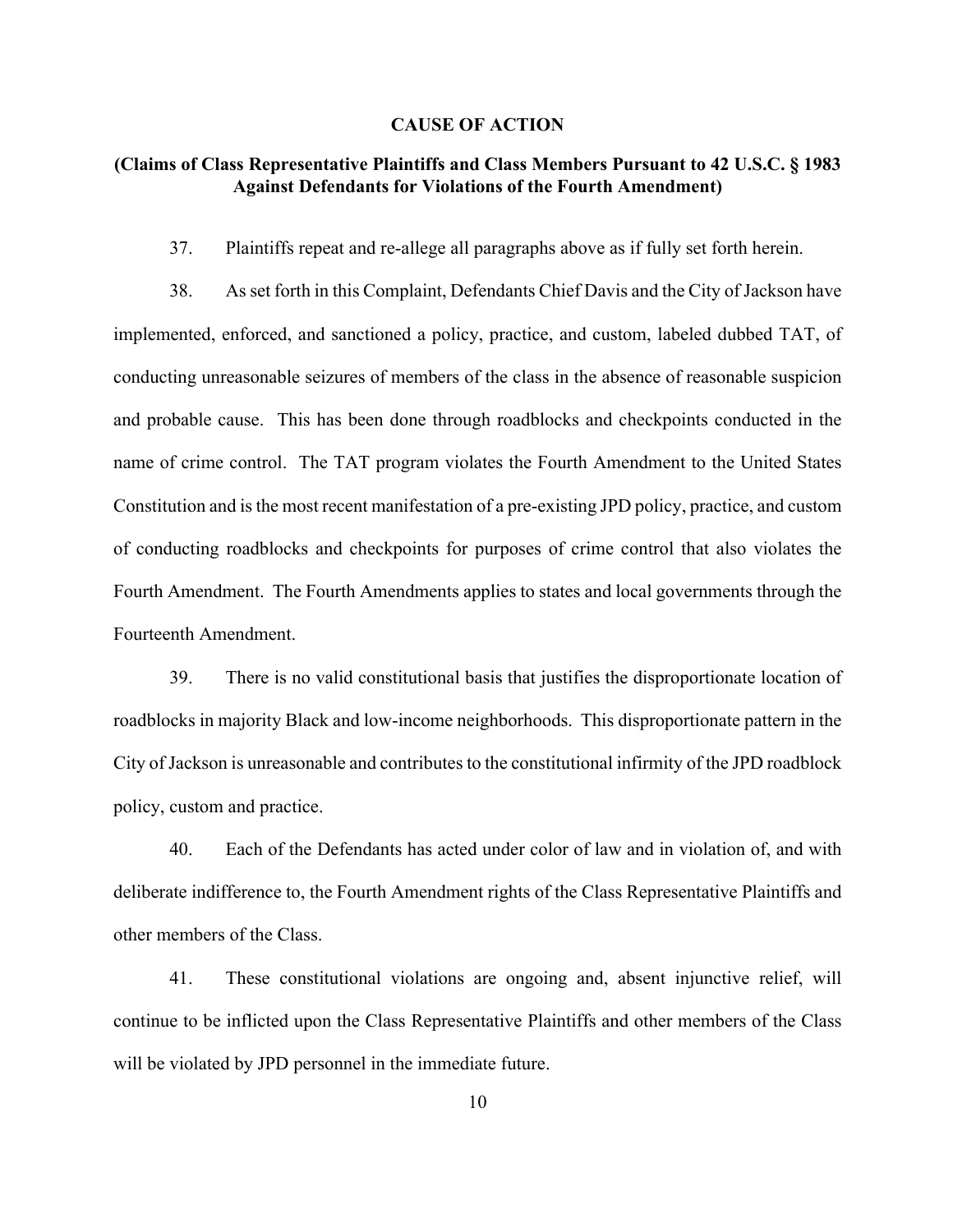42. The Class Representative Plaintiffs and other members of the Class have no adequate remedy at law and will suffer serious and irreparable harm to their constitutional rights unless Defendants are enjoined from continuing to implement their unconstitutional roadblock policies, customs, and practices.

#### **PRAYER FOR RELIEF**

**WHEREFORE,** the Class Representative Plaintiff and other members of the class

they seek to represent pray that the Court will:

- A. Issue an order certifying as a class pursuant to Rule 23 (b)(2) of the Federal Rules of Civil Procedure the Class, with the Class Representative Plaintiffs as representatives.
- B. Issue individual class-wide judgments declaring that:

Defendants' policy, custom, and/or practice regarding vehicular roadblocks violates the Fourth Amendment to the United States Constitution.

- C. Issue an order:
	- i. Enjoining Defendants from continuing their unconstitutional policy, custom, and practice regarding vehicular roadblocks;
	- ii. Enjoining Defendants from continuing their practice of disproportionately locating vehicular roadblocks in majority-Black and low-income neighborhoods.
	- iii. Requiring Defendants to establish a system of adequate reporting, monitoring, and training to ensure that no further unconstitutional roadblocks are established and that all orders from this Court are followed.
- D. Award all Plaintiffs, including the members of the Class, reasonable attorneys'fees pursuant to 42 U.S.C. § 1988;
- E. Award all Plaintiffs, including the members of the Class, costs of suit pursuant to 42 U.S.C. §§ 1920 and 1988; and